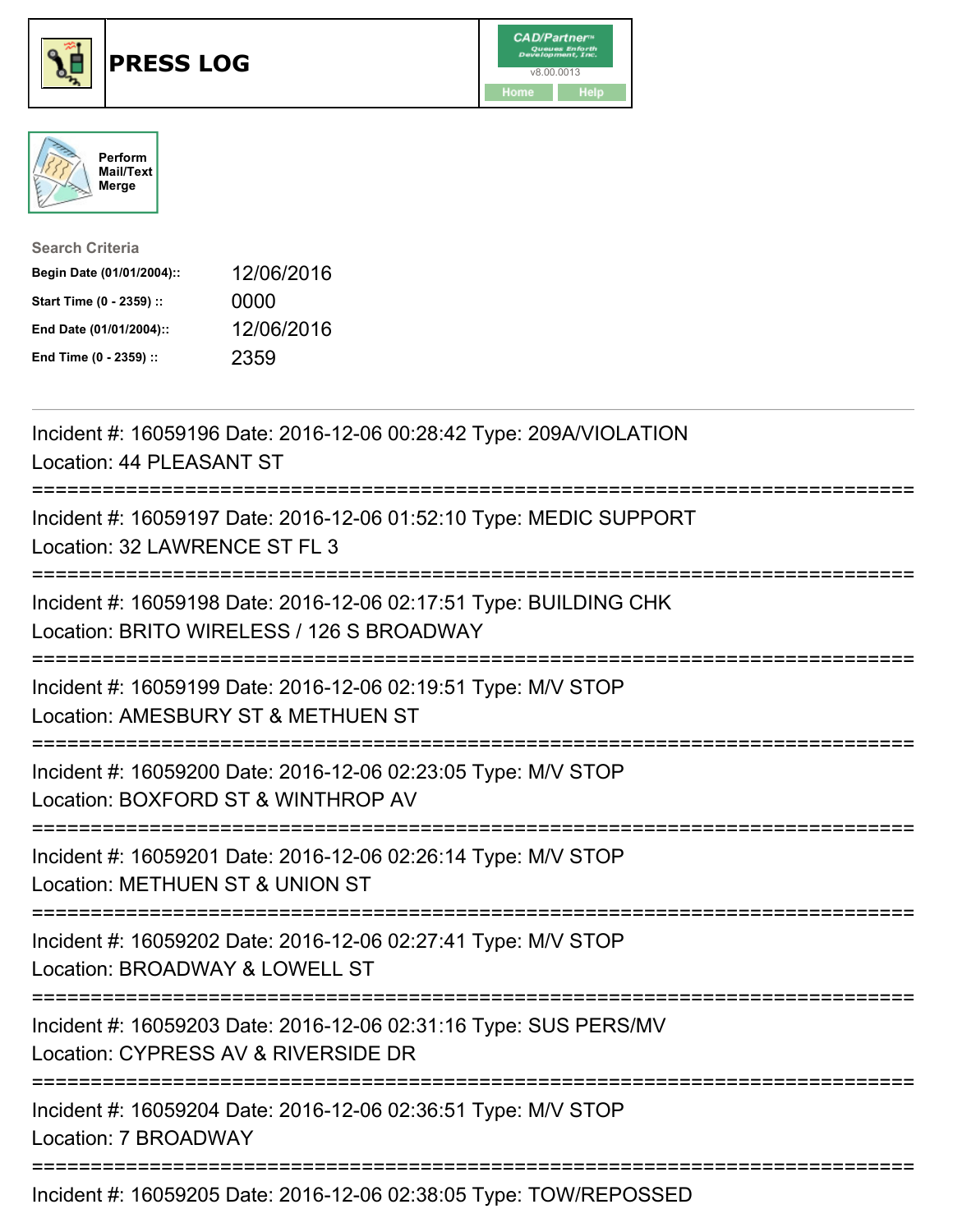Location: 37 E DALTON ST

=========================================================================== Incident #: 16059206 Date: 2016-12-06 02:39:38 Type: BUILDING CHK Location: SEVEN ELEVEN / 370 BROADWAY =========================================================================== Incident #: 16059207 Date: 2016-12-06 02:45:18 Type: BUILDING CHK Location: SEVEN ELEVEN / 703 HAVERHILL ST =========================================================================== Incident #: 16059208 Date: 2016-12-06 02:57:35 Type: M/V STOP Location: LAWRENCE ST & PARK ST =========================================================================== Incident #: 16059209 Date: 2016-12-06 03:07:19 Type: BUILDING CHK Location: DOMINICANA BAKERY / 260 HAMPSHIRE ST =========================================================================== Incident #: 16059210 Date: 2016-12-06 03:12:44 Type: M/V STOP Location: CROSS ST & FRANKLIN ST =========================================================================== Incident #: 16059211 Date: 2016-12-06 03:15:06 Type: M/V STOP Location: FOSTER ST & SALEM ST =========================================================================== Incident #: 16059212 Date: 2016-12-06 04:10:02 Type: M/V STOP Location: BROADWAY & CANAL ST =========================================================================== Incident #: 16059213 Date: 2016-12-06 05:50:34 Type: HIT & RUN M/V Location: 190 BRUCE ST FL 2 =========================================================================== Incident #: 16059214 Date: 2016-12-06 05:59:00 Type: MEDIC SUPPORT Location: 15 N BOYLSTON ST =========================================================================== Incident #: 16059215 Date: 2016-12-06 06:58:00 Type: M/V STOP Location: ANDOVER ST & GLENN ST =========================================================================== Incident #: 16059216 Date: 2016-12-06 07:11:08 Type: M/V STOP Location: AMESBURY ST & LAWRENCE ST =========================================================================== Incident #: 16059217 Date: 2016-12-06 07:38:48 Type: WARRANT SERVE Location: 362 ESSEX ST FL 3 =========================================================================== Incident #: 16059219 Date: 2016-12-06 07:54:58 Type: HIT & RUN M/V Location: MARSTON ST =========================================================================== Incident #: 16059218 Date: 2016-12-06 07:55:08 Type: SUS PERS/MV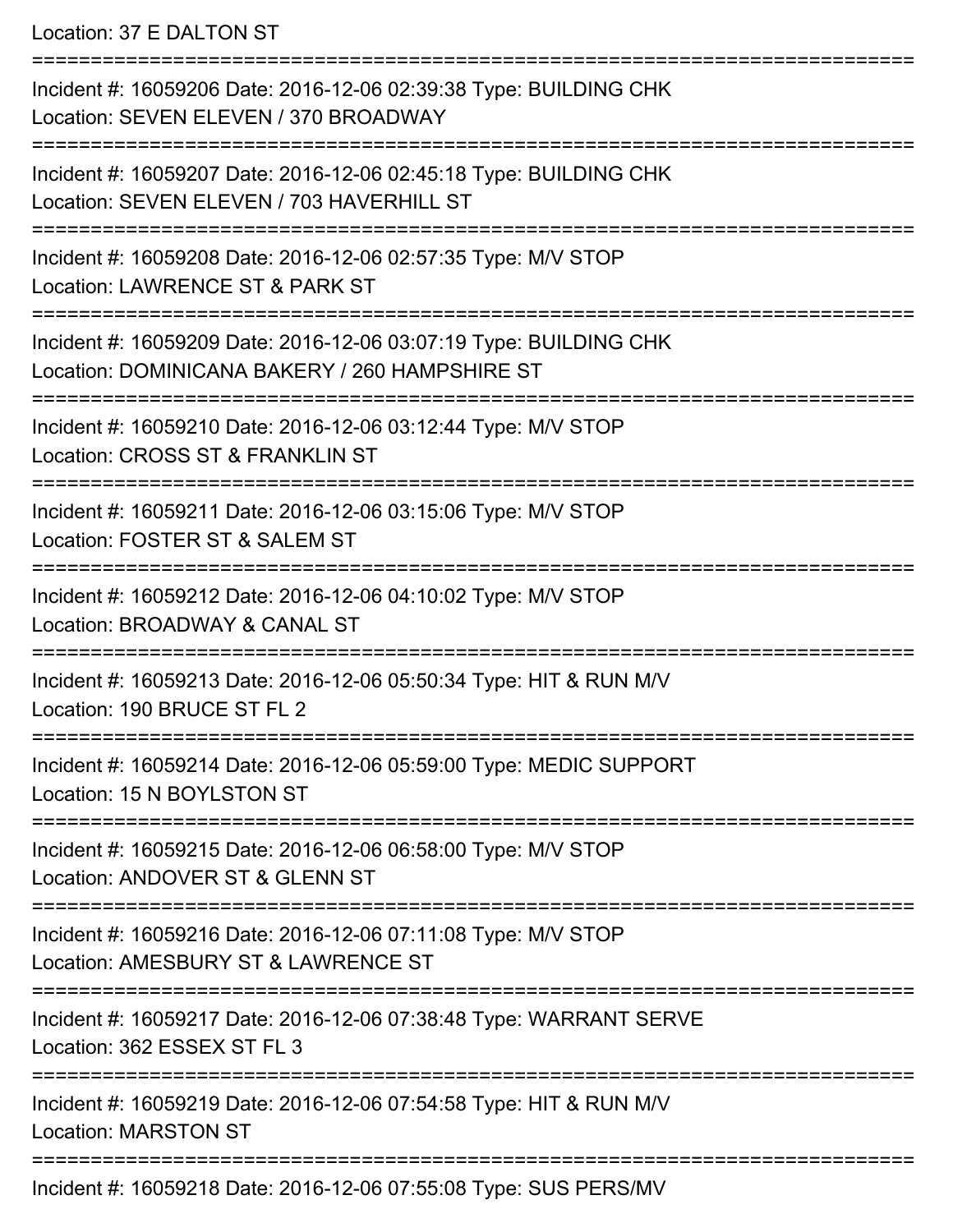| Incident #: 16059220 Date: 2016-12-06 07:55:46 Type: PARK & WALK<br>Location: BROADWAY & HAVERHILL ST               |
|---------------------------------------------------------------------------------------------------------------------|
| Incident #: 16059221 Date: 2016-12-06 08:28:59 Type: IDENTITY THEFT<br>Location: 120 FARNHAM ST                     |
| Incident #: 16059222 Date: 2016-12-06 08:30:51 Type: KEEP PEACE<br>Location: 10 GRAFTON ST #2                       |
| Incident #: 16059223 Date: 2016-12-06 08:39:19 Type: LOCKOUT<br>Location: 9 LAFAYETTE AV                            |
| Incident #: 16059224 Date: 2016-12-06 08:47:40 Type: ALARM/BURG<br>Location: TOWERHILL MINI MART / 99 AMES ST       |
| Incident #: 16059225 Date: 2016-12-06 08:50:28 Type: UNKNOWN PROB<br>Location: GENERAL DONOVAN SCHOOL / 50 CROSS ST |
| Incident #: 16059226 Date: 2016-12-06 08:58:11 Type: WOMAN DOWN<br>Location: COMMON ST & HAMPSHIRE ST               |
| Incident #: 16059227 Date: 2016-12-06 09:21:31 Type: AUTO ACC/NO PI<br>Location: ANDOVER ST & FURBER ST             |
| Incident #: 16059228 Date: 2016-12-06 09:24:28 Type: 209A/SERVE<br>Location: 7 MONMOUTH ST                          |
| Incident #: 16059229 Date: 2016-12-06 09:36:21 Type: PARK & WALK<br>Location: BRADFORD ST & BROADWAY                |
| Incident #: 16059230 Date: 2016-12-06 09:39:38 Type: AUTO ACC/NO PI<br>Location: 111 LOWELL ST                      |
| Incident #: 16059231 Date: 2016-12-06 09:40:44 Type: MEDIC SUPPORT<br>Location: ACTON ST & WEST ST                  |
| Incident #: 16059232 Date: 2016-12-06 09:43:13 Type: AUTO ACC/NO PI<br><b>Location: 500 MERRIMACK ST</b>            |
| Incident #: 16059233 Date: 2016-12-06 09:45:42 Type: M/V STOP<br>IAI OT A I AMPENDE OT                              |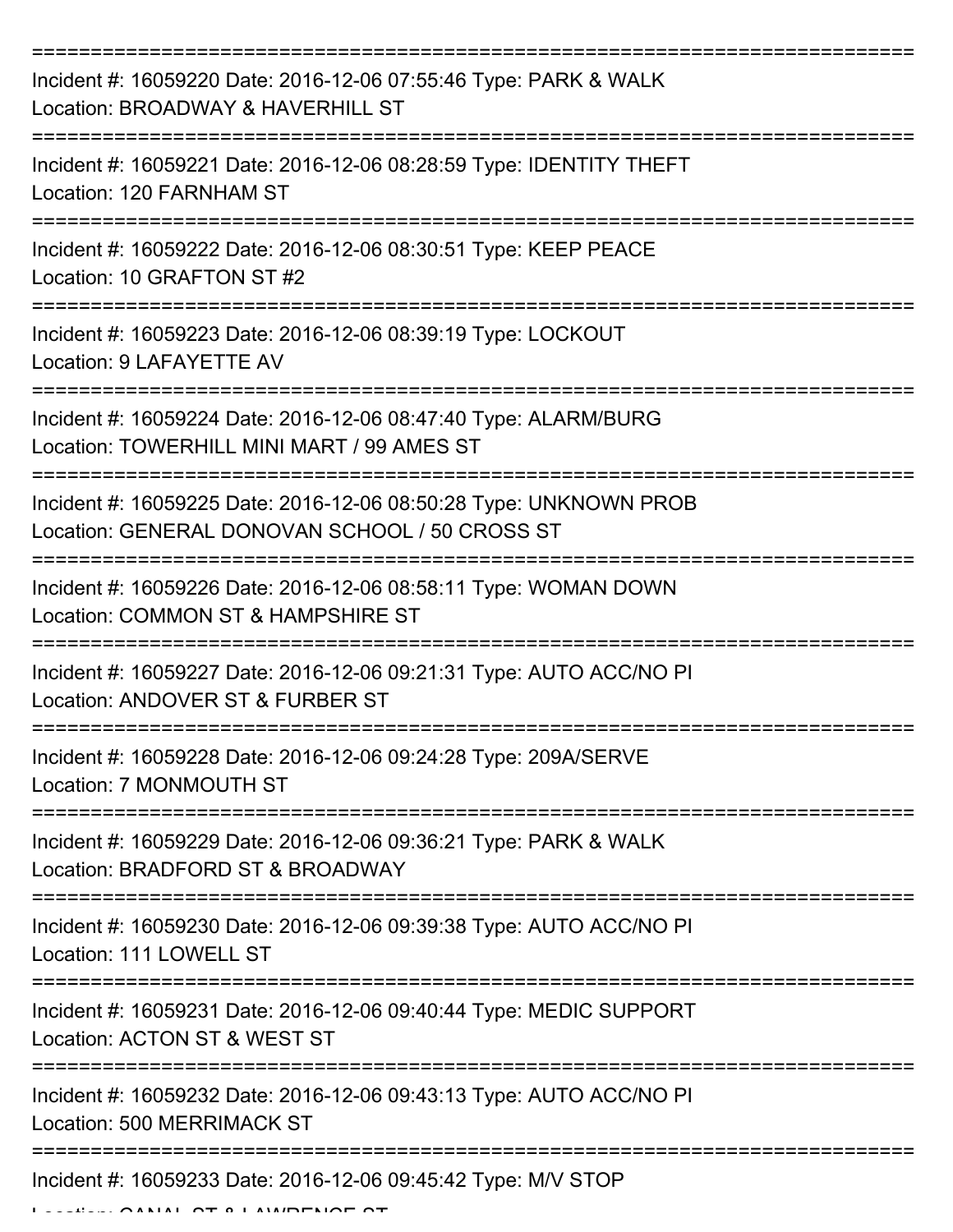| Incident #: 16059234 Date: 2016-12-06 09:48:44 Type: WARRANT SERVE<br>Location: GROTON ST & S BROADWAY             |
|--------------------------------------------------------------------------------------------------------------------|
| Incident #: 16059235 Date: 2016-12-06 09:54:05 Type: RECOV/STOL/MV<br>Location: 61 HIGH ST                         |
| Incident #: 16059236 Date: 2016-12-06 09:58:43 Type: CK WELL BEING<br>Location: OLD HIGH SCHOOL / 233 HAVERHILL ST |
| Incident #: 16059237 Date: 2016-12-06 10:02:16 Type: MISSING PERS<br>Location: 59 BROOK ST FL 1                    |
| Incident #: 16059238 Date: 2016-12-06 10:06:48 Type: MISSING PERS<br>Location: 53 WASHINGTON ST                    |
| :=============<br>Incident #: 16059239 Date: 2016-12-06 10:12:40 Type: INVEST CONT<br>Location: 15 UNION ST        |
| Incident #: 16059240 Date: 2016-12-06 10:17:05 Type: INVEST CONT<br>Location: 59 BROOK ST #1                       |
| Incident #: 16059241 Date: 2016-12-06 10:19:00 Type: KEEP PEACE<br>Location: WALK IN WALK IN / 112 MARSTON ST #105 |
| Incident #: 16059243 Date: 2016-12-06 10:21:28 Type: LOST PROPERTY<br>Location: 155 BENNINGTON ST                  |
| Incident #: 16059242 Date: 2016-12-06 10:23:19 Type: HIT & RUN PED<br>Location: AMESBURY ST & COMMON ST            |
| Incident #: 16059244 Date: 2016-12-06 10:40:04 Type: INVEST CONT<br><b>Location: 1 GENERAL ST</b>                  |
| Incident #: 16059245 Date: 2016-12-06 10:48:26 Type: INVEST CONT<br>Location: HAFFNER'S GAS STATION / 69 PARKER ST |
| Incident #: 16059246 Date: 2016-12-06 10:56:13 Type: MEDIC SUPPORT<br>Location: 90 LOWELL ST                       |
| Incident #: 16059247 Date: 2016-12-06 10:59:35 Type: INVEST CONT                                                   |

Location: 615 BBOADWAY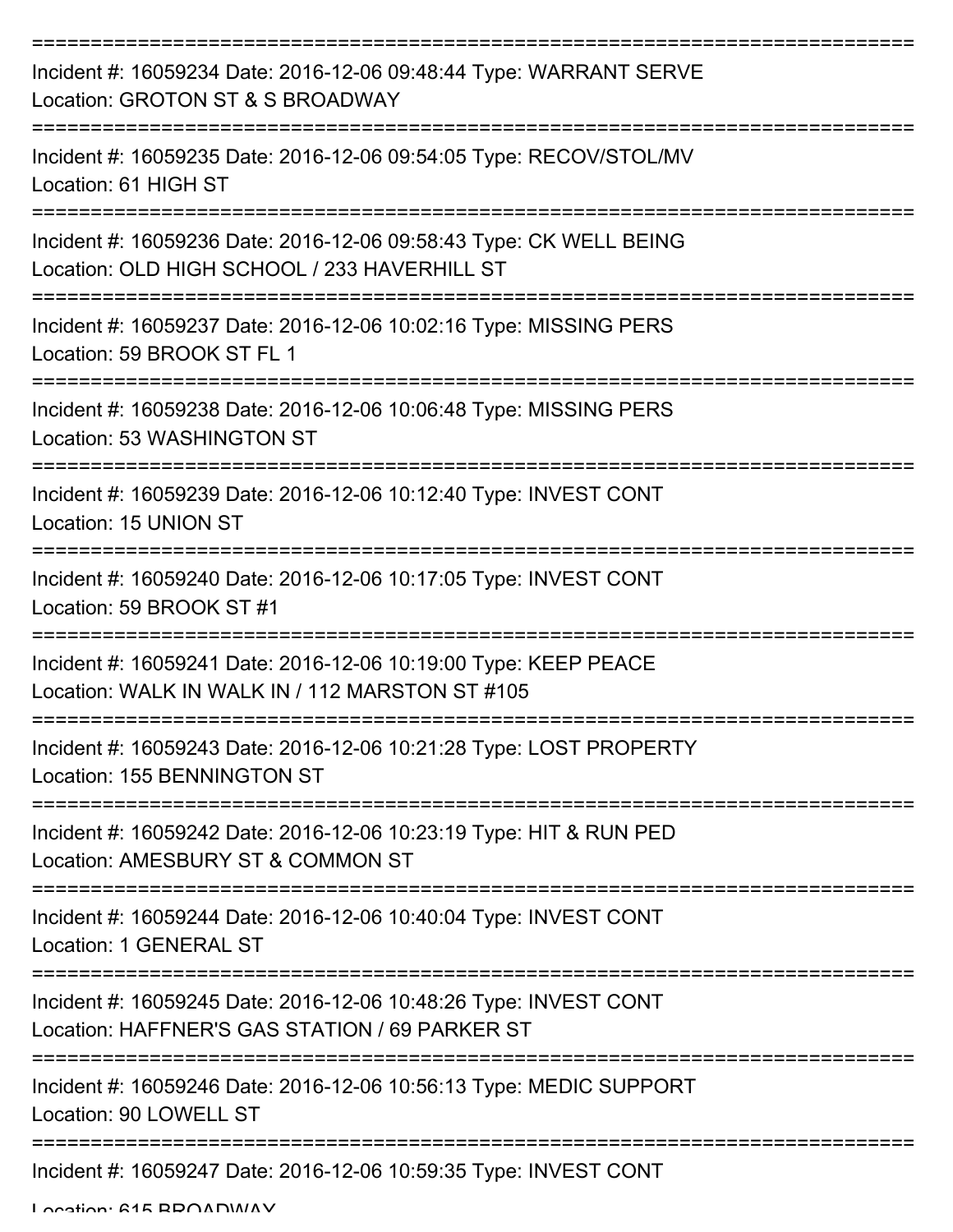| Incident #: 16059248 Date: 2016-12-06 11:00:38 Type: M/V STOP<br>Location: HAVERHILL ST & JACKSON ST                      |
|---------------------------------------------------------------------------------------------------------------------------|
| Incident #: 16059249 Date: 2016-12-06 11:10:39 Type: INVEST CONT<br>Location: 17 MARGIN ST                                |
| Incident #: 16059250 Date: 2016-12-06 11:28:05 Type: DRUG OVERDOSE<br>Location: 40 LAWRENCE ST #ROOM 426                  |
| Incident #: 16059251 Date: 2016-12-06 11:52:42 Type: M/V STOP<br>Location: 214 BROADWAY                                   |
| Incident #: 16059252 Date: 2016-12-06 12:00:18 Type: MEDIC SUPPORT<br>Location: 200 PARKER ST #5                          |
| Incident #: 16059253 Date: 2016-12-06 12:16:06 Type: M/V STOP<br>Location: COMMON ST & LAWRENCE ST                        |
| Incident #: 16059254 Date: 2016-12-06 12:17:30 Type: SUS PERS/MV<br>Location: 87 SUNSET AV                                |
| Incident #: 16059255 Date: 2016-12-06 12:32:22 Type: B&E/PROG<br>Location: 8 DURSO AV                                     |
| Incident #: 16059256 Date: 2016-12-06 12:50:18 Type: AUTO ACC/PED<br>Location: AMESBURY ST & COMMON ST                    |
| Incident #: 16059257 Date: 2016-12-06 12:56:36 Type: AUTO ACC/NO PI<br>Location: 81 MARBLE AV                             |
| Incident #: 16059258 Date: 2016-12-06 12:59:25 Type: KEEP PEACE<br>Location: 20 BENNETT ST #4 FL 4                        |
| Incident #: 16059259 Date: 2016-12-06 13:05:55 Type: MEDIC SUPPORT<br>Location: WEBSTER CHARTER SCHOOL / 439 S UNION #302 |
| Incident #: 16059260 Date: 2016-12-06 13:23:48 Type: NOISE ORD<br>Location: 357 JACKSON ST                                |
| Incident #: 16059261 Date: 2016-12-06 13:35:46 Type: M/V STOP<br>Location: 19 HANCOCK ST                                  |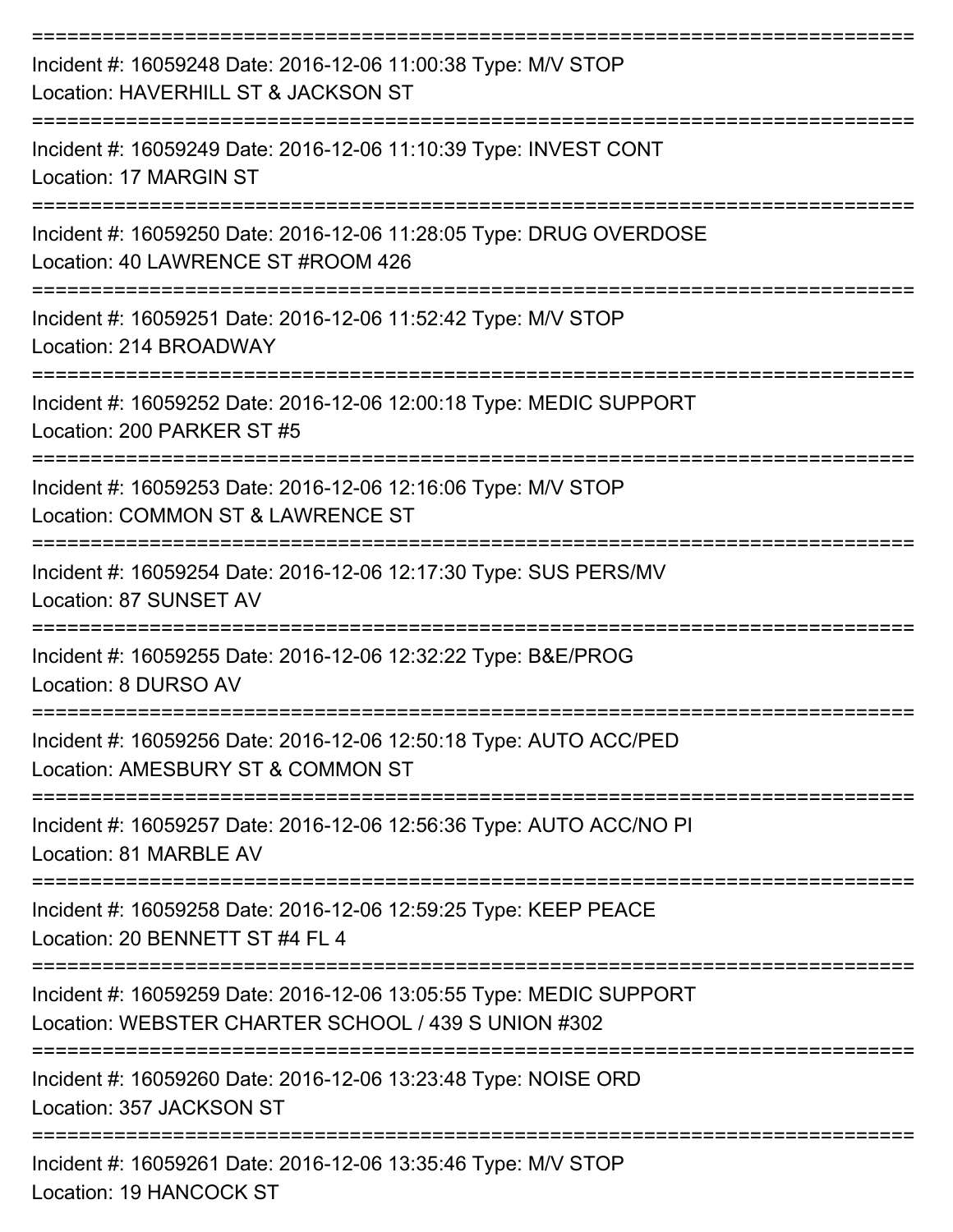| Incident #: 16059262 Date: 2016-12-06 13:39:48 Type: KEEP PEACE<br>Location: 380 ELM ST #30 FL 2                                  |
|-----------------------------------------------------------------------------------------------------------------------------------|
| =======================<br>Incident #: 16059263 Date: 2016-12-06 13:40:29 Type: BUILDING CHK<br>Location: 12 MELROSE ST           |
| Incident #: 16059264 Date: 2016-12-06 13:48:03 Type: CK WELL BEING<br>Location: 350 ESSEX ST<br>================================  |
| Incident #: 16059265 Date: 2016-12-06 13:55:47 Type: ABAND MV<br>Location: 342 BROADWAY                                           |
| Incident #: 16059266 Date: 2016-12-06 14:01:37 Type: M/V STOP<br>Location: 600 ESSEX ST                                           |
| Incident #: 16059267 Date: 2016-12-06 14:08:56 Type: WARRANT SERVE<br>Location: BROADWAY & TREMONT ST                             |
| Incident #: 16059268 Date: 2016-12-06 14:14:01 Type: M/V STOP<br>Location: 205 BROADWAY                                           |
| Incident #: 16059269 Date: 2016-12-06 14:25:21 Type: M/V STOP<br>Location: 422 S BROADWAY                                         |
| Incident #: 16059271 Date: 2016-12-06 14:26:37 Type: STOL/MV/PAS<br>Location: 190 EXCHANGE ST                                     |
| Incident #: 16059270 Date: 2016-12-06 14:28:36 Type: M/V STOP<br>Location: 15 UNION ST                                            |
| Incident #: 16059272 Date: 2016-12-06 14:39:33 Type: M/V STOP<br>Location: FERN ST & LAWRENCE ST                                  |
| =====================<br>Incident #: 16059273 Date: 2016-12-06 14:46:26 Type: AUTO ACC/UNK PI<br>Location: FARNHAM ST & FOSTER ST |
| Incident #: 16059274 Date: 2016-12-06 14:56:48 Type: TOW OF M/V<br>Location: LAWRENCE ST & SUNSET AV                              |
| Incident #: 16059275 Date: 2016-12-06 15:07:58 Type: M/V STOP<br>Location: N PARISH RD & OSGOOD ST                                |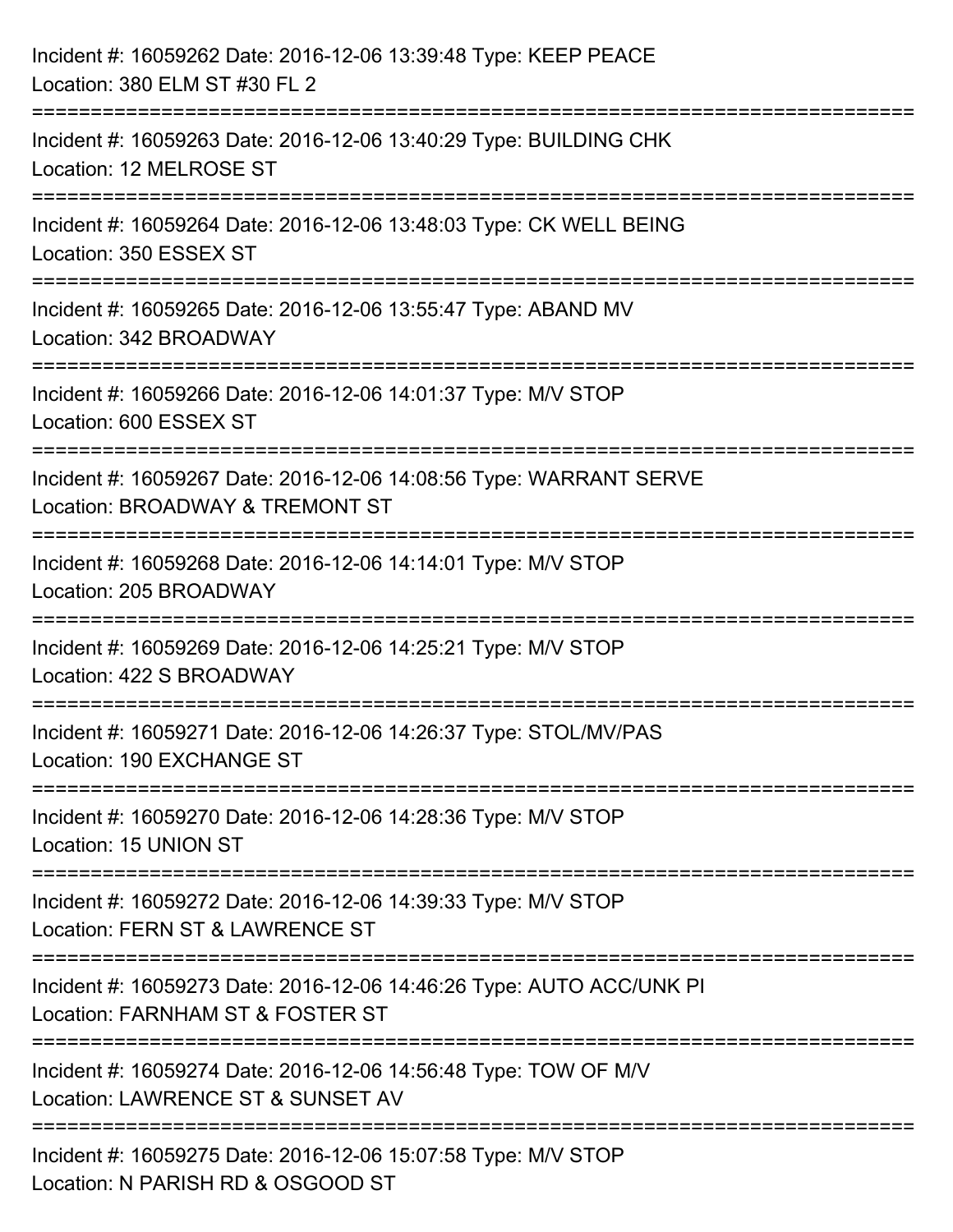| Incident #: 16059277 Date: 2016-12-06 15:15:32 Type: STOLEN PROP<br>Location: 33 BROOK ST #5 FL 3                                               |
|-------------------------------------------------------------------------------------------------------------------------------------------------|
| Incident #: 16059276 Date: 2016-12-06 15:17:53 Type: GENERAL SERV<br>Location: 40 LAWRENCE ST                                                   |
| Incident #: 16059278 Date: 2016-12-06 15:27:42 Type: M/V STOP<br>Location: LOWELL ST & WINTER ST<br>=================                           |
| Incident #: 16059279 Date: 2016-12-06 15:34:23 Type: INVEST CONT<br>Location: 45 BROADWAY #513                                                  |
| Incident #: 16059280 Date: 2016-12-06 15:35:19 Type: DOMESTIC/PROG<br>Location: JEFFERSON ST & S BOWDOIN ST<br>================================ |
| Incident #: 16059281 Date: 2016-12-06 15:46:39 Type: FIGHT<br>Location: BODWELL ST & GREENWOOD ST<br>================                           |
| Incident #: 16059282 Date: 2016-12-06 15:56:47 Type: THREATS<br>Location: 79 TREMONT ST FL 1ST<br>====================================          |
| Incident #: 16059283 Date: 2016-12-06 16:02:15 Type: M/V STOP<br>Location: ANDOVER ST & FOSTER ST                                               |
| Incident #: 16059284 Date: 2016-12-06 16:12:01 Type: INVEST CONT<br>Location: 90 LOWELL ST                                                      |
| Incident #: 16059285 Date: 2016-12-06 16:15:33 Type: 209A/SERVE<br>Location: 38 ALLSTON ST                                                      |
| Incident #: 16059286 Date: 2016-12-06 16:30:47 Type: E911 HANGUP<br>Location: 27 DURHAM ST FL 1ST                                               |
| Incident #: 16059287 Date: 2016-12-06 16:32:42 Type: 209A/SERVE<br>Location: 116 HAVERHILL ST                                                   |
| Incident #: 16059288 Date: 2016-12-06 16:33:08 Type: THREATS<br>Location: 11 LAWRENCE ST #802                                                   |
| Incident #: 16059289 Date: 2016-12-06 16:39:55 Type: TRESPASSING<br><b>Location: THOREAU WAY</b>                                                |

===========================================================================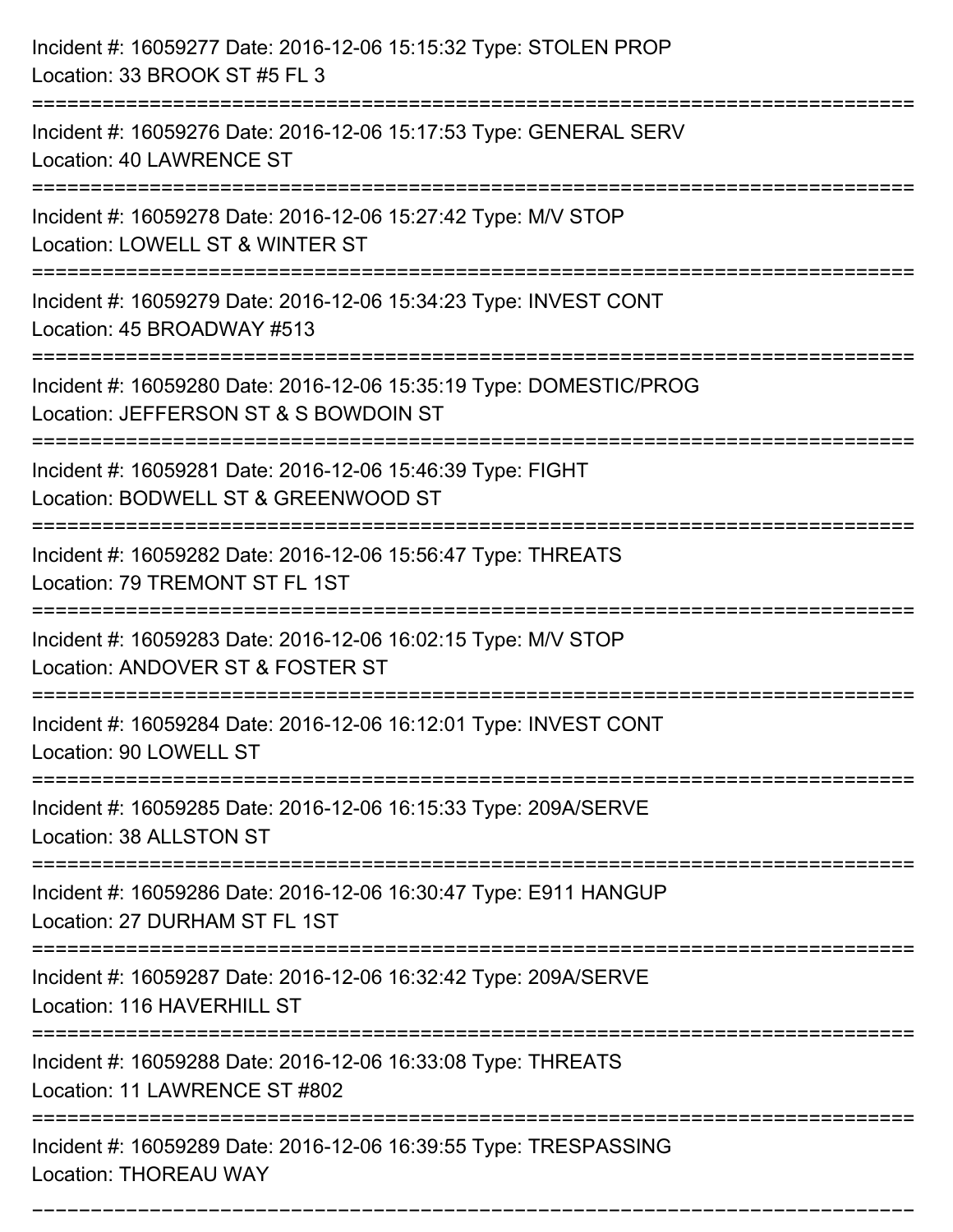| Incident #: 16059290 Date: 2016-12-06 16:43:42 Type: 209A/SERVE<br>Location: 486 HAVERHILL ST                     |
|-------------------------------------------------------------------------------------------------------------------|
| Incident #: 16059291 Date: 2016-12-06 16:52:29 Type: 209A/SERVE<br>Location: 152 OXFORD ST                        |
| Incident #: 16059292 Date: 2016-12-06 16:57:02 Type: 209A/SERVE<br>Location: 123 LOWELL ST                        |
| Incident #: 16059293 Date: 2016-12-06 17:06:15 Type: SUS PERS/MV<br>Location: 550 BROADWAY                        |
| Incident #: 16059294 Date: 2016-12-06 17:09:18 Type: STOL/MV/PAS<br>Location: 190 EXCHANGE ST                     |
| Incident #: 16059295 Date: 2016-12-06 17:09:32 Type: SUS PERS/MV<br>Location: MASS AV & SALEM ST                  |
| Incident #: 16059296 Date: 2016-12-06 17:15:17 Type: SUS PERS/MV<br>Location: 61 FARNHAM ST                       |
| Incident #: 16059297 Date: 2016-12-06 17:16:28 Type: 209A/SERVE<br>Location: 12 ORCHARD ST                        |
| Incident #: 16059298 Date: 2016-12-06 17:30:17 Type: ALARM/BURG<br>Location: 94 GLENN ST                          |
| Incident #: 16059299 Date: 2016-12-06 17:31:13 Type: AUTO ACC/UNK PI<br>Location: CENTRAL BRIDGE / 0 MERRIMACK ST |
| Incident #: 16059300 Date: 2016-12-06 17:32:04 Type: AUTO ACC/NO PI<br>Location: 1 MILL ST                        |
| Incident #: 16059301 Date: 2016-12-06 17:38:00 Type: 209A/SERVE<br>Location: 123 LOWELL ST                        |
| Incident #: 16059302 Date: 2016-12-06 17:40:21 Type: 209A/SERVE<br>Location: 123 LOWELL ST                        |
| Incident #: 16059303 Date: 2016-12-06 17:42:15 Type: 209A/SERVE<br>Location: 38 ALLSTON ST                        |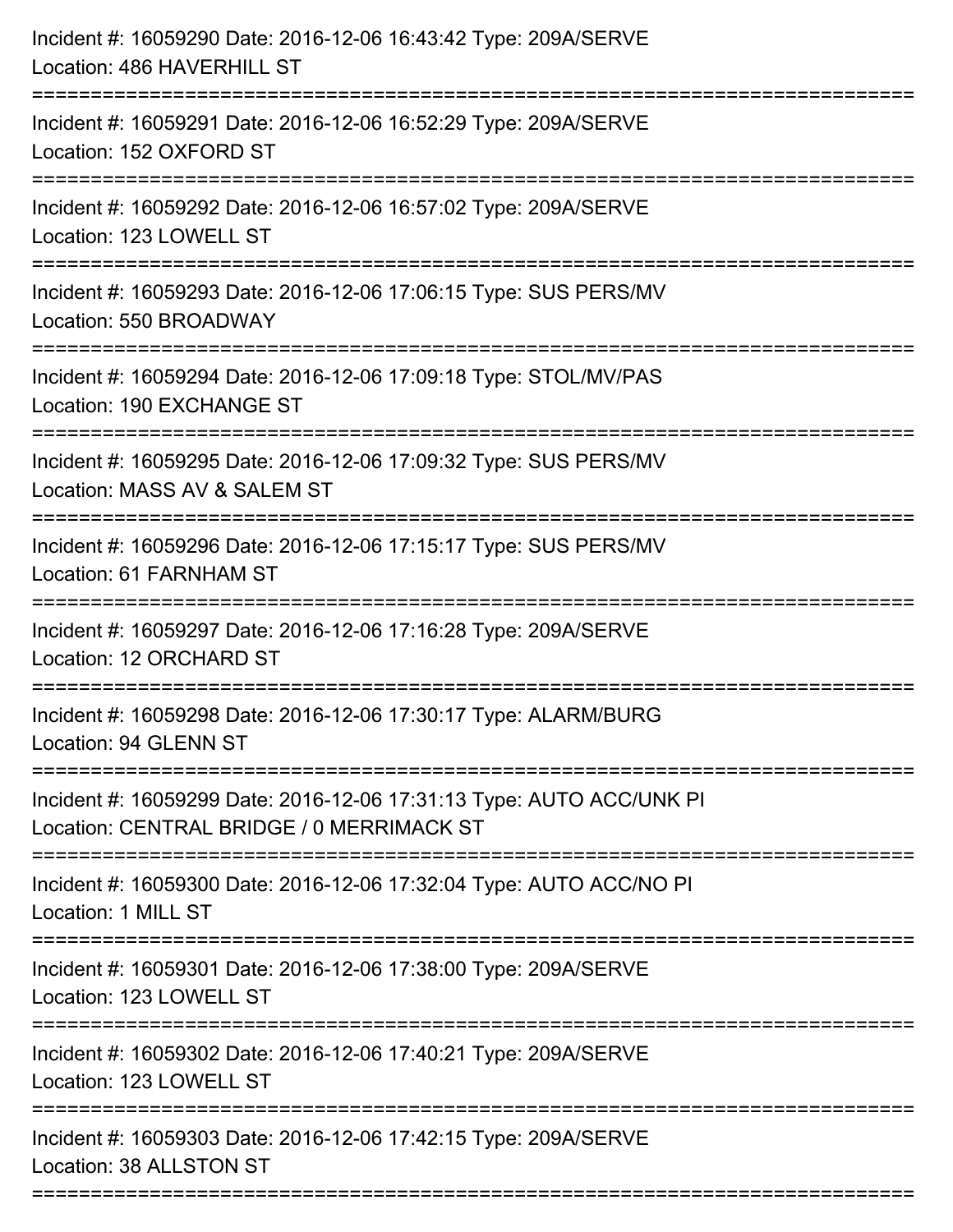| Location: 61 ABBOTT ST                                                                                                         |
|--------------------------------------------------------------------------------------------------------------------------------|
| Incident #: 16059305 Date: 2016-12-06 17:46:47 Type: 209A/SERVE<br>Location: 90 LOWELL ST                                      |
| Incident #: 16059306 Date: 2016-12-06 17:47:47 Type: INVEST CONT<br>Location: 198 BROADWAY                                     |
| Incident #: 16059307 Date: 2016-12-06 17:55:38 Type: INVEST CONT<br>Location: 8 EXCHANGE ST<br>:============================== |
| Incident #: 16059308 Date: 2016-12-06 18:00:30 Type: INVEST CONT<br>Location: 158 WATER ST                                     |
| Incident #: 16059309 Date: 2016-12-06 18:03:30 Type: WARRANT SERVE<br><b>Location: 1 TREMONT ST</b>                            |
| Incident #: 16059310 Date: 2016-12-06 18:08:16 Type: M/V STOP<br>Location: GRAFTON ST & S UNION ST                             |
| Incident #: 16059311 Date: 2016-12-06 18:08:35 Type: M/V STOP<br>Location: 24632 ESSEX ST                                      |
| Incident #: 16059312 Date: 2016-12-06 18:09:08 Type: INVEST CONT<br><b>Location: CAULKINS CT</b>                               |
| Incident #: 16059313 Date: 2016-12-06 18:12:31 Type: M/V STOP<br>Location: S BROADWAY & WEARE ST                               |
| Incident #: 16059314 Date: 2016-12-06 18:24:46 Type: M/V STOP<br>Location: COMMON ST & HAMPSHIRE ST                            |
| Incident #: 16059315 Date: 2016-12-06 18:27:25 Type: M/V STOP<br>Location: 94 HANCOCK ST                                       |
| Incident #: 16059316 Date: 2016-12-06 18:34:47 Type: HIT & RUN M/V<br>Location: LAWRENCE HIGH SCHOOL / 70 N PARISH RD          |
| Incident #: 16059317 Date: 2016-12-06 18:36:07 Type: M/V STOP<br>Location: GRAFTON ST & S UNION ST                             |

Incident #: 16059318 Date: 2016 12 06 18:44:42 Type: M/V STOP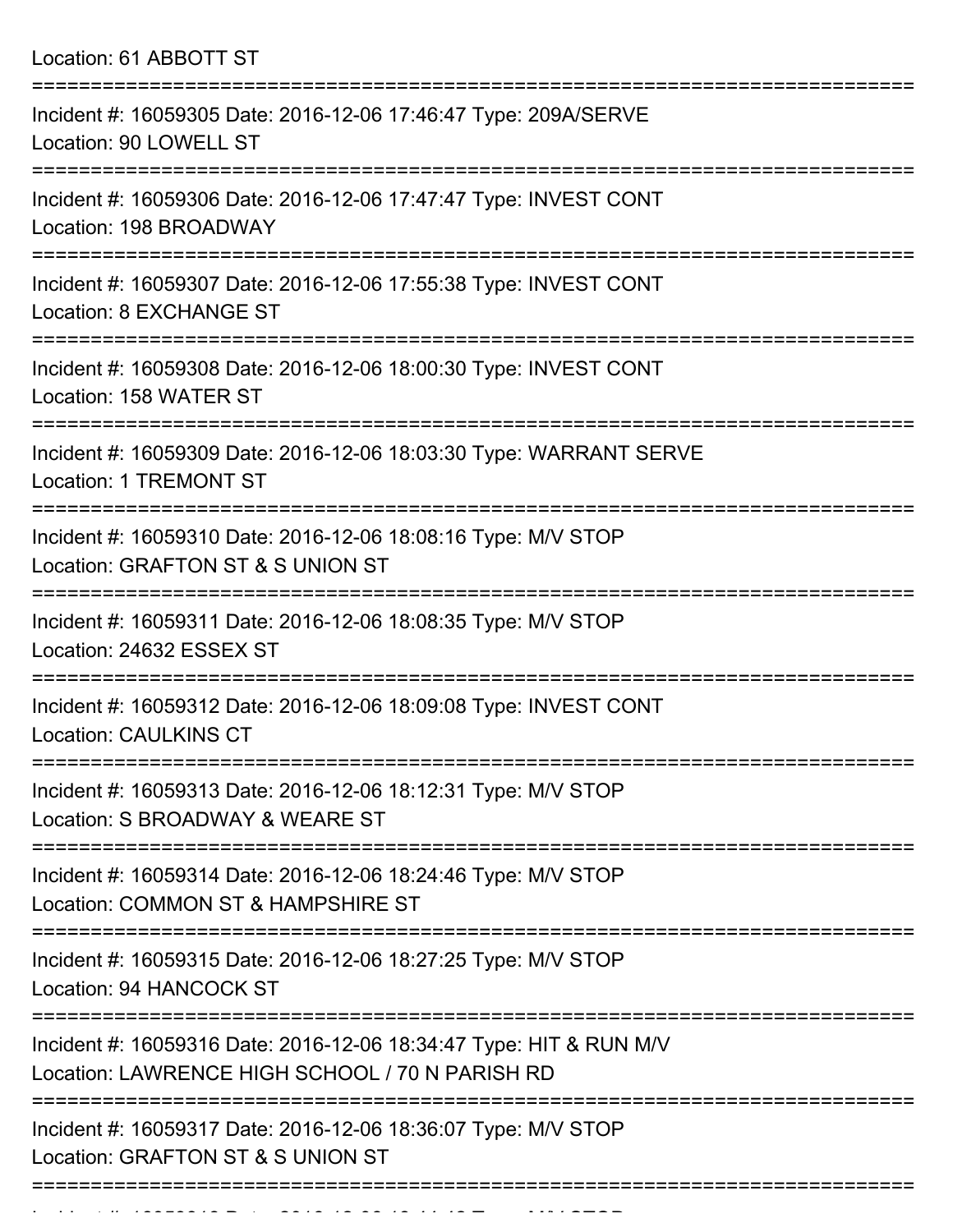Location: 162 BERNARD AV =========================================================================== Incident #: 16059319 Date: 2016-12-06 18:55:10 Type: 209A/SERVE Location: 90 LOWELL ST =========================================================================== Incident #: 16059320 Date: 2016-12-06 18:59:01 Type: M/V STOP Location: 305 WATER ST =========================================================================== Incident #: 16059321 Date: 2016-12-06 19:07:30 Type: 209A/SERVE Location: 16 CRESCENT ST =========================================================================== Incident #: 16059322 Date: 2016-12-06 19:09:36 Type: DOMESTIC/PAST Location: 42 STORROW ST =========================================================================== Incident #: 16059323 Date: 2016-12-06 19:11:19 Type: FIRE Location: 5 KENWOOD PL =========================================================================== Incident #: 16059324 Date: 2016-12-06 19:16:24 Type: LARCENY/PAST Location: BROADWAY LIQUORS / 434 BROADWAY =========================================================================== Incident #: 16059325 Date: 2016-12-06 19:16:52 Type: 209A/SERVE Location: 103 HAVERHILL ST =========================================================================== Incident #: 16059326 Date: 2016-12-06 19:25:57 Type: AUTO ACC/PI Location: 44 UNION ST =========================================================================== Incident #: 16059327 Date: 2016-12-06 19:30:38 Type: 911 HANG UP Location: DENTAL ARTS / 234 ESSEX ST =========================================================================== Incident #: 16059328 Date: 2016-12-06 19:34:30 Type: STOL/MV/PAS Location: 21 DOYLE ST =========================================================================== Incident #: 16059329 Date: 2016-12-06 19:55:48 Type: ALARM/BURG Location: 160 WINTHROP AV =========================================================================== Incident #: 16059330 Date: 2016-12-06 20:19:50 Type: ASSSIT OTHER PD Location: LOWELL ST & MILTON ST =========================================================================== Incident #: 16059332 Date: 2016-12-06 20:27:36 Type: AUTO ACC/PI Location: WINTHROP AV ===========================================================================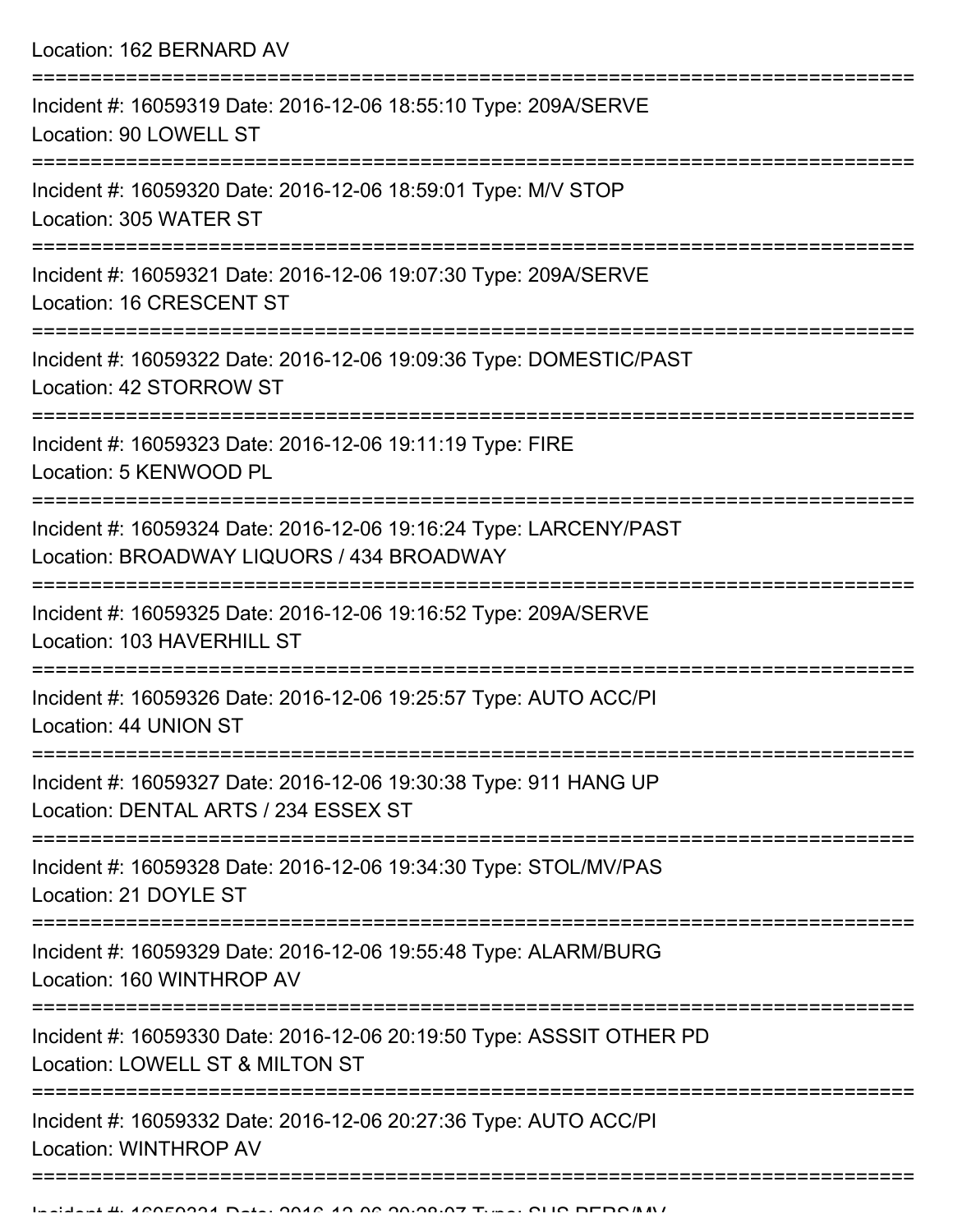| Location: S UNION ST & WINTHROP AV                                                                                                   |
|--------------------------------------------------------------------------------------------------------------------------------------|
| Incident #: 16059333 Date: 2016-12-06 20:46:17 Type: KEEP PEACE<br>Location: 17 DURHAM ST                                            |
| Incident #: 16059334 Date: 2016-12-06 20:56:18 Type: INVEST CONT<br>Location: 198 BROADWAY                                           |
| Incident #: 16059335 Date: 2016-12-06 21:17:03 Type: INVEST CONT<br><b>Location: 18 ARLINGTON ST</b>                                 |
| Incident #: 16059336 Date: 2016-12-06 21:24:09 Type: ALARM/BURG<br>Location: 505 BROADWAY                                            |
| Incident #: 16059337 Date: 2016-12-06 22:02:11 Type: AUTO ACC/PI<br>Location: 386 PARK ST                                            |
| Incident #: 16059338 Date: 2016-12-06 22:20:11 Type: ALARM/BURG<br>Location: 13 NEWBURY ST                                           |
| Incident #: 16059339 Date: 2016-12-06 22:26:46 Type: DISTURBANCE<br>Location: 313 S BROADWAY FL 2                                    |
| :==================================<br>Incident #: 16059340 Date: 2016-12-06 22:28:29 Type: NOISE ORD<br>Location: 114 MARSTON ST #A |
| -----------------------------<br>Incident #: 16059341 Date: 2016-12-06 22:47:26 Type: M/V STOP<br>Location: ANDOVER ST & BALLARD RD  |
| Incident #: 16059342 Date: 2016-12-06 22:55:25 Type: M/V STOP<br>Location: 1 BEACON AV                                               |
| Incident #: 16059343 Date: 2016-12-06 22:56:38 Type: TOW/REPOSSED<br>Location: 115 NEWBURY ST                                        |
| Incident #: 16059344 Date: 2016-12-06 23:08:56 Type: M/V STOP<br>Location: LOWELL ST & OXFORD ST                                     |
| Incident #: 16059345 Date: 2016-12-06 23:09:33 Type: M/V STOP<br>Location: 204 HOWARD ST                                             |
| Incident #: 16059346 Date: 2016-12-06 23:24:37 Type: RECOV/STOL/MV                                                                   |

Incident #: 16059346 Date: 2016-12-06 23:24:37 Type: RECOV/STOL/MV